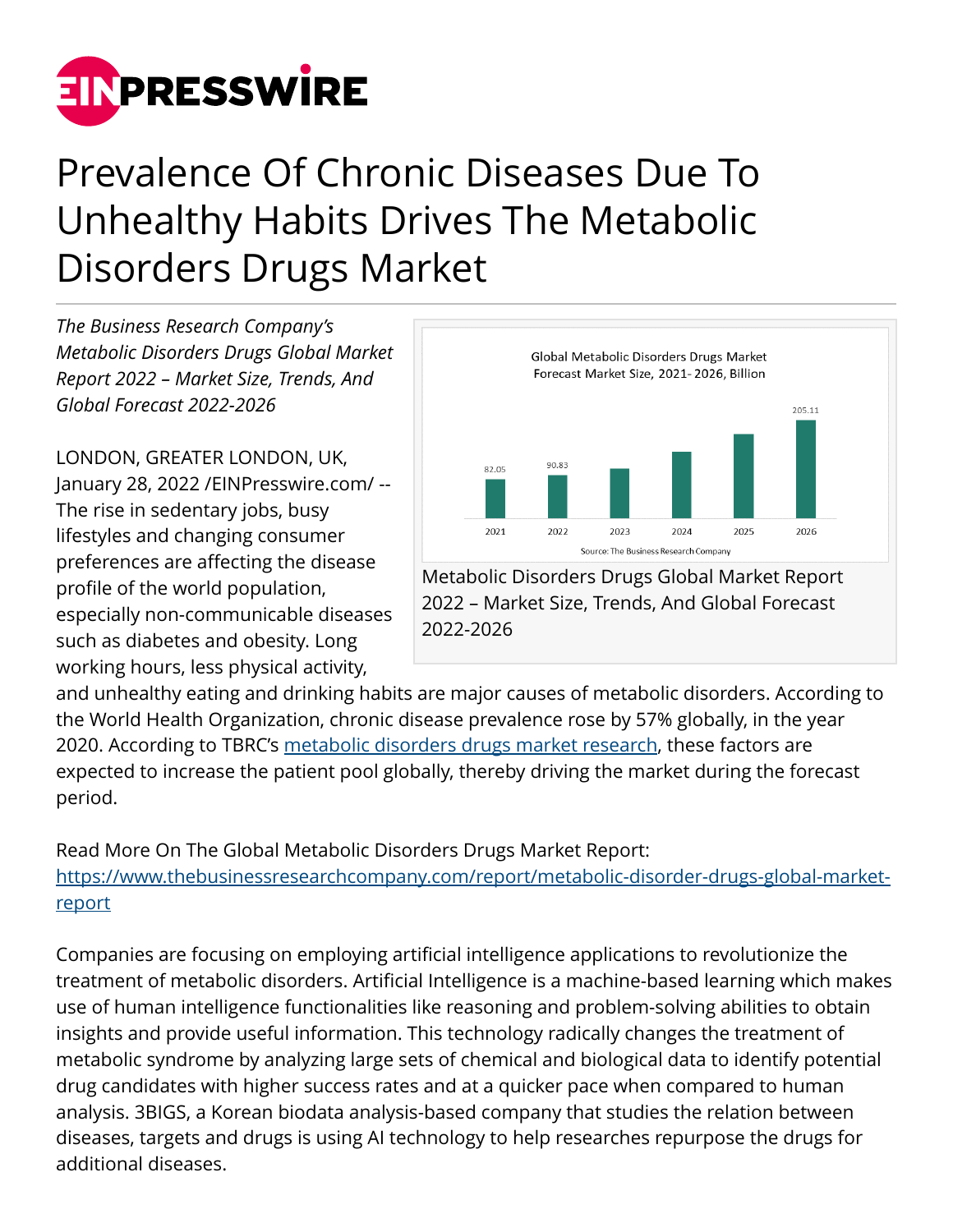The global [metabolic disorders drugs market size](https://www.thebusinessresearchcompany.com/report/metabolic-disorder-drugs-global-market-report) is expected to grow from \$82.05 billion in 2021 to \$90.83 billion in 2022 at a compound annual growth rate (CAGR) of 10.7%. The growth in the market is mainly due to the companies rearranging their operations and recovering from the COVID-19 impact, which had earlier led to restrictive containment measures involving social distancing, remote working, and the closure of commercial activities that resulted in operational challenges. The metabolic disorders drugs market share is expected to reach \$205.11 billion in 2026 at a CAGR of 22.6%.

Major players covered in the global metabolic disorders drugs industry are Novo Nordisk, Eli Lilly And Company, Novartis AG, Sanofi S.A, Merck & Co, GlaxoSmithKline, Johnson & Johnson, AstraZeneca, Boehringer Ingelheim GmbH and Dainippon Sumitomo Pharma.

TBRC's global metabolic disorders drugs market analysis report is segmented by type into anti diabetics drugs, anti-thyroid drugs, others (hyperparathyroidism, hypopituitarism, hypoadrenalism), by distribution channel into hospital pharmacies, retail pharmacies/ drug stores, others, by route of administration into oral, parenteral, others, by drug classification into branded drugs, generic drugs, by mode of purchase into prescription-based drugs, over-thecounter drugs.

Metabolic Disorders Drugs Global Market Report 2022 – By Type (Anti Diabetics drugs, Anti-Thyroid Drugs, Others (Hyperparathyroidism, Hypopituitarism, Hypoadrenalism)), By Distribution Channel (Hospital Pharmacies, Retail Pharmacies/ Drug Stores, Others), By Route Of Administration (Oral, Parenteral, Others), By Drug Classification (Branded Drugs, Generic Drugs), By Mode Of Purchase (Prescription-Based Drugs, Over-The-Counter Drugs) – Market Size, Trends, And Global Forecast 2022-2026 is one of a series of new reports from The Business Research Company that provides a metabolic disorders drugs market overview, metabolic disorders drugs market forecast, metabolic disorders drugs market size and metabolic disorders drugs market growth for the whole market, metabolic disorders drugs market segments, geographies, metabolic disorders drugs market trends, metabolic disorders drugs market drivers, restraints, leading competitors' revenues, profiles, and market shares.

Request For A Sample Of The Global Metabolic Disorders Drugs Market Report: <https://www.thebusinessresearchcompany.com/sample.aspx?id=2139&type=smp>

Not what you were looking for? Here is a list of similar reports by The Business Research Company:

Anti-Thyroid Drugs Global Market Report 2021 - By Drug Type (Thionamides (Inhibition Of Hormone Synthesis), Iodides (Inhibition Of Hormone Release)), By Route of Administration (Oral, Intravenous), By Distribution Channel (Wholesaler/Distributors, Retail Chain, Online Distribution), COVID-19 Impact And Recovery

<https://www.thebusinessresearchcompany.com/report/anti-thyroid-drugs-global-market-report>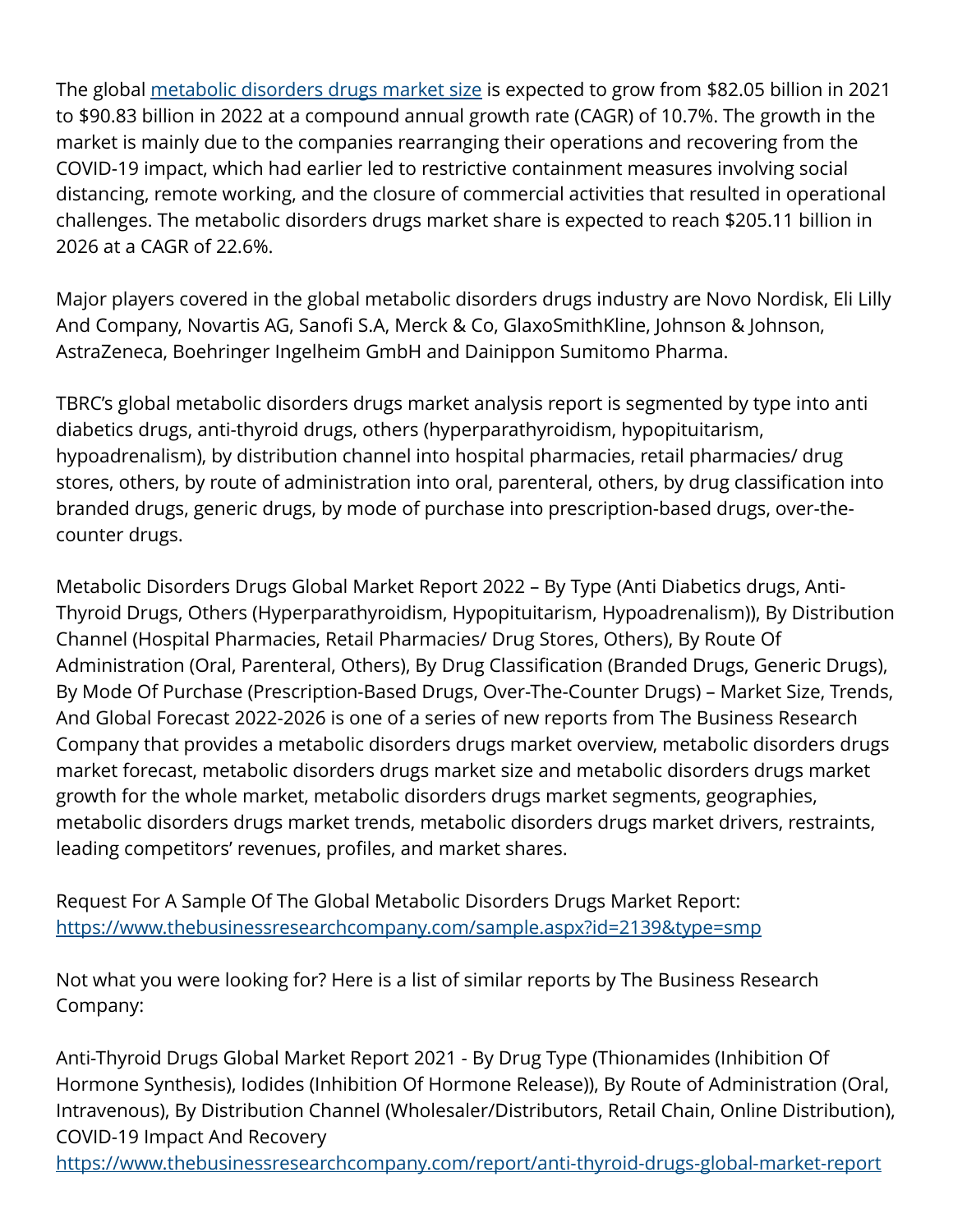Drugs For Hormonal Replacement Therapy Global Market Report 2021 - By Therapy Type (Estrogen Replacement Therapy, Human Growth Hormone (HGH) Replacement Therapy, Thyroid Replacement Therapy, Testosterone Replacement Therapy), By Distribution Channel (Hospital Pharmacies, Retail Pharmacies, Online Pharmacies), By Application (Hypothyroidism, Male Hypogonadism, Growth Hormone Deficiency, Menopause), By Route of Administration (Oral, Parental), COVID-19 Impact and Recovery

[https://www.thebusinessresearchcompany.com/report/drugs-for-hormonal-replacement](https://www.thebusinessresearchcompany.com/report/drugs-for-hormonal-replacement-therapy-global-market-report)[therapy-global-market-report](https://www.thebusinessresearchcompany.com/report/drugs-for-hormonal-replacement-therapy-global-market-report)

Parathyroid Hormone Global Market Report 2021 - By Disease Type (Hypocalcemia, Hypoparathyroidism), By End-User (Hospitals, Clinics), By Product Type (Recombinant Parathyroid Hormone, Parathyroid Hormone Analogues), COVID-19 Growth And Change [https://www.thebusinessresearchcompany.com/report/parathyroid-hormone-global-market](https://www.thebusinessresearchcompany.com/report/parathyroid-hormone-global-market-report-2020-30-covid-19-growth-and-change)[report-2020-30-covid-19-growth-and-change](https://www.thebusinessresearchcompany.com/report/parathyroid-hormone-global-market-report-2020-30-covid-19-growth-and-change)

Know More About [The Business Research Company?](https://www.thebusinessresearchcompany.com/)

The Business Research Company is a market research and intelligence firm that excels in company, market, and consumer research. It has over 200 research professionals at its offices in India, the UK and the US, as well a network of trained researchers globally. It has specialist consultants in a wide range of industries including manufacturing, healthcare, financial services and technology.

Read more about us at [https://www.thebusinessresearchcompany.com/about-the-business](https://www.thebusinessresearchcompany.com/about-the-business-research-company.aspx)[research-company.aspx](https://www.thebusinessresearchcompany.com/about-the-business-research-company.aspx)

Call us now for personal assistance with your purchase: Europe: +44 207 1930 708 Asia: +91 88972 63534 Americas: +1 315 623 0293 Email: info@tbrc.info

Check out our: LinkedIn: <https://bit.ly/3b7850r> Twitter:<https://bit.ly/3b1rmjS> YouTube: [https://www.youtube.com/channel/UC24\\_fI0rV8cR5DxlCpgmyFQ](https://www.youtube.com/channel/UC24_fI0rV8cR5DxlCpgmyFQ) Blog: <http://blog.tbrc.info/>

Oliver Guirdham The Business Research Company +44 20 7193 0708 info@tbrc.info